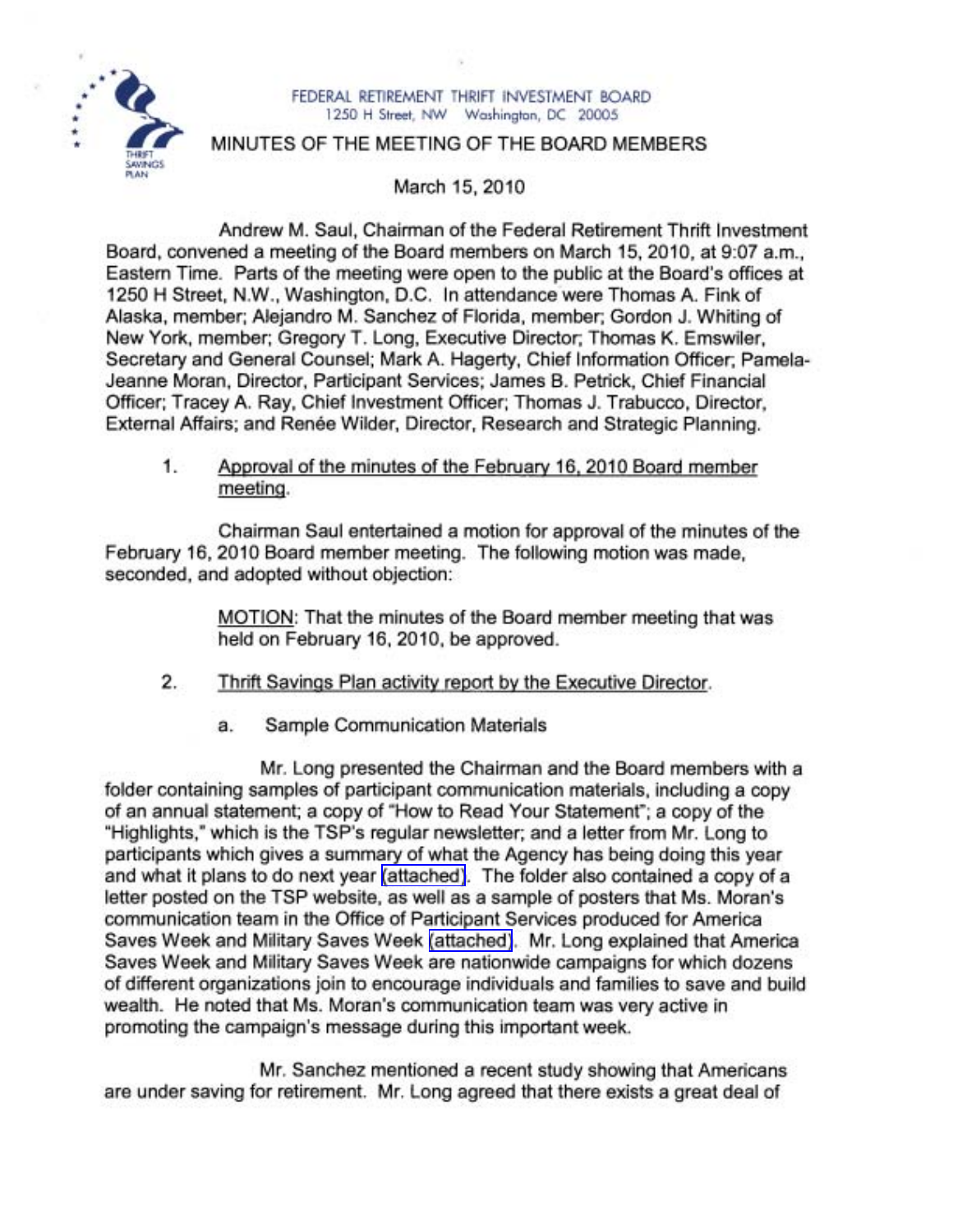news and facts that support the idea that people need to save more and added that the Agency and its staff does what it can to encourage the federal and military workforce to save more.

٠

Chairman Saul asked if all of the communications materials were mailed to participants as one package. Ms. Moran explained that the America Saves and Military Saves campaign materials were not mailed to participants; rather, her team posted Mr. Long's letter on the website and sent the posters electronically to employing agencies and service representatives to print and distribute.

Chairman Saul asked when annual statements were mailed to participants. Mr. Long responded that they were mailed in February. Chairman Saul asked if the sample annual statement provided to the Board members by Mr. Long was that of a real person. Mr. Long said "yes" and explained that personal information had been redacted. Ms. Moran mentioned that the back of the statement displays a personalized message that is tailored to the participant's situation.

The Board members and the Agency senior staff further discussed the various features of the sample annual statement. Mr. Long pointed out a pie chart that shows the allocation of the participant's balance in the different funds. Chairman Saul commented about the account balance history feature which illustrates how the participant's account balance has changed over the year. Ms. Moran pointed out that the statement offers a personalized rate of return. Mr. Long noted that the annual statement lists the participant's beneficiary information, which serves as a reminder for participants to keep beneficiary designations up to date through life events.

Mr. Whiting asked whether every participant receives an annual statement, including those who become participants after the beginning of the year and those who are no longer participants at the end of the year. Mr. Long and Ms. Moran explained that anyone who has any balance in his or her account at any point in time over the course of the entire year receives a statement.

b. Participant Activity Report

Ms. Wilder reviewed the report on TSP statistics. See ["Thrift](http://www.frtib.gov/pdf/minutes/MM-2010Mar-Att2.pdf) Savings Fund Statistics" [\(attached\).](http://www.frtib.gov/pdf/minutes/MM-2010Mar-Att2.pdf) The total fund balance is at approximately \$246 billion. Cash contributions continue to hold steady at about \$1.8 billion.

Ms. Wilder also noted that the participation rate was level against January, except that there was a small increase in the number of Active Army participants. Mr. Sanchez pointed out that the percentage of contributing uniformed services members is approaching one third. Ms. Wilder and Mr. Long both expressed the opinion that the Roth feature will increase this percentage once it is implemented.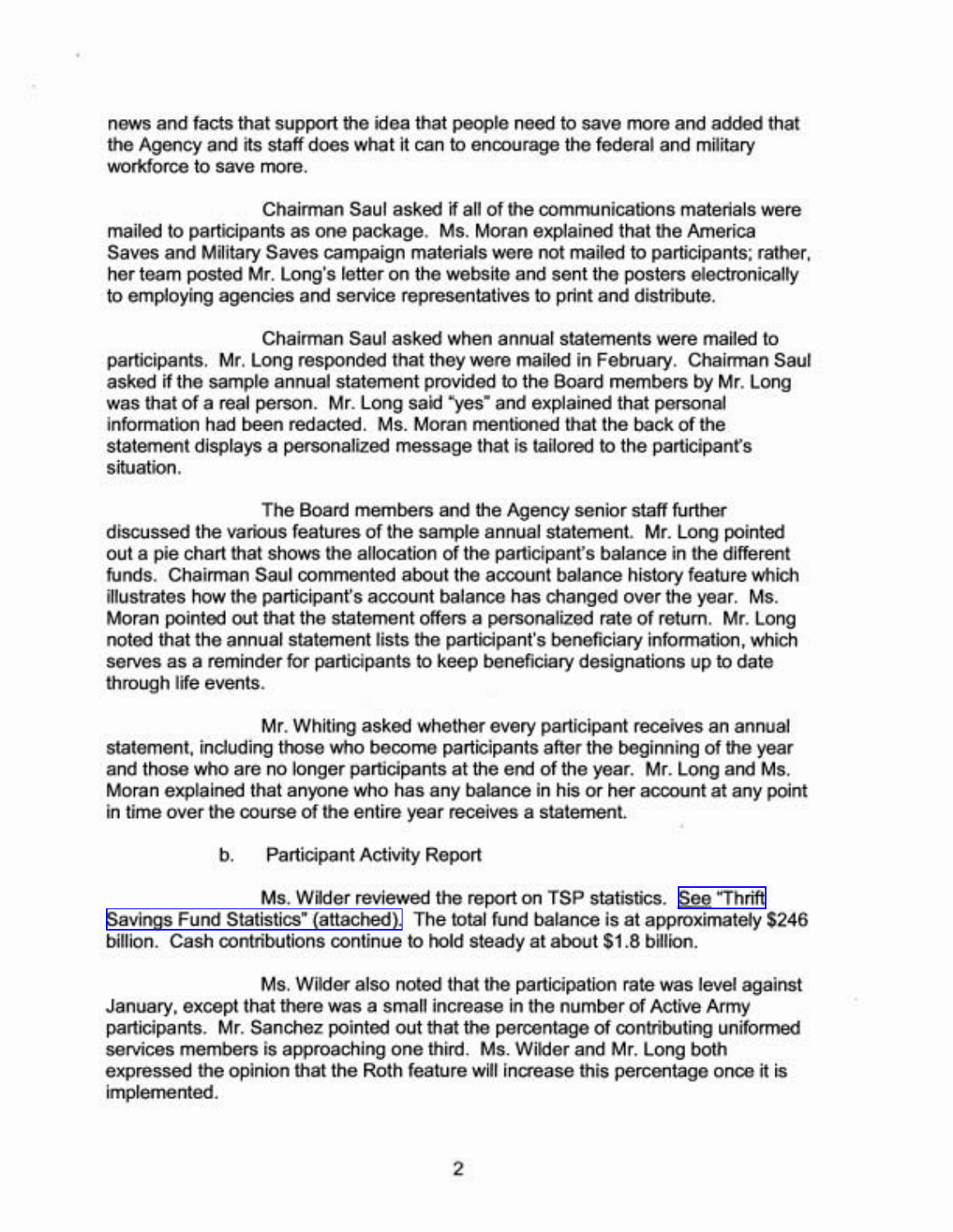c. Quarterly Investment Performance Report

Ms. Ray reviewed the March 5, 2010 memorandum, entitled "February 2010 [Performance](http://www.frtib.gov/pdf/minutes/MM-2010Mar-Att3.pdf) Review" (attached). BlackRock's International Fund had a 76 basis point positive tracking error. Ms. Ray noted that the tracking error in February just reverses January's fair-value adjustment.

Ms. Ray recalled that the performance of the TSP funds in January was disappointing and noted that the performance in February and March was better. The S Fund was the best performer in 2009 and it continues to be the best performer in 2010. It was up 4.9 percent for the month of February and, so far, is up another 6.7 percent for March. As of Friday, the S Fund was up 9.2 percent for the year.

The I Fund has been the worst performing fund. The I Fund is up over 5 percent in March, which makes its performance flat for the year. Ms. Ray explained that European stocks constitute two-thirds of the I Fund and that they are suffering because of budget woes in Greece, Spain, Portugal, and Ireland. She further explained that the I Fund's underperformance is also attributable to the fact that the Euro is down 5 percent versus the dollar this year.

Mr. Sanchez said he was disappointed to see movement of monies into the G Fund during a well-performing month. Mr. Long pointed out that some people are looking for stability and the G Fund offers great stability. Mr. Sanchez expressed concern that this was the first positive movement of monies into the G Fund in quite some time. Ms. Ray noted that the last positive movement into the G Fund was in March 2009.

The G Fund rate for March is 3.13%, which is unchanged from the month of February.

Since inception, all of the L Funds except the 2040 Fund have out-performed the equity funds. The 2040 Fund performance is just 4 basis points worse than the I Fund.

A record 663,525 participants are investing in the L Funds. Mr. Whiting asked how many participants are invested solely in L Funds versus other funds. Ms. Ray responded that 4% of participants have their entire account balance invested in one lifecycle fund. Chairman Saul asked if L Fund participation is still increasing. Mr. Long said that interest in the L Funds continues to rise and he thinks that it will continue to rise slowly and steadily for a long time.

Mr. Sanchez observed that uniformed services participants seem more interested in the L Funds compared to FERS or CSRS participants. The percentage of uniformed services participants with balances in L Funds is 17%, which is higher than 16% and 10% for FERS and CSRS participants respectively.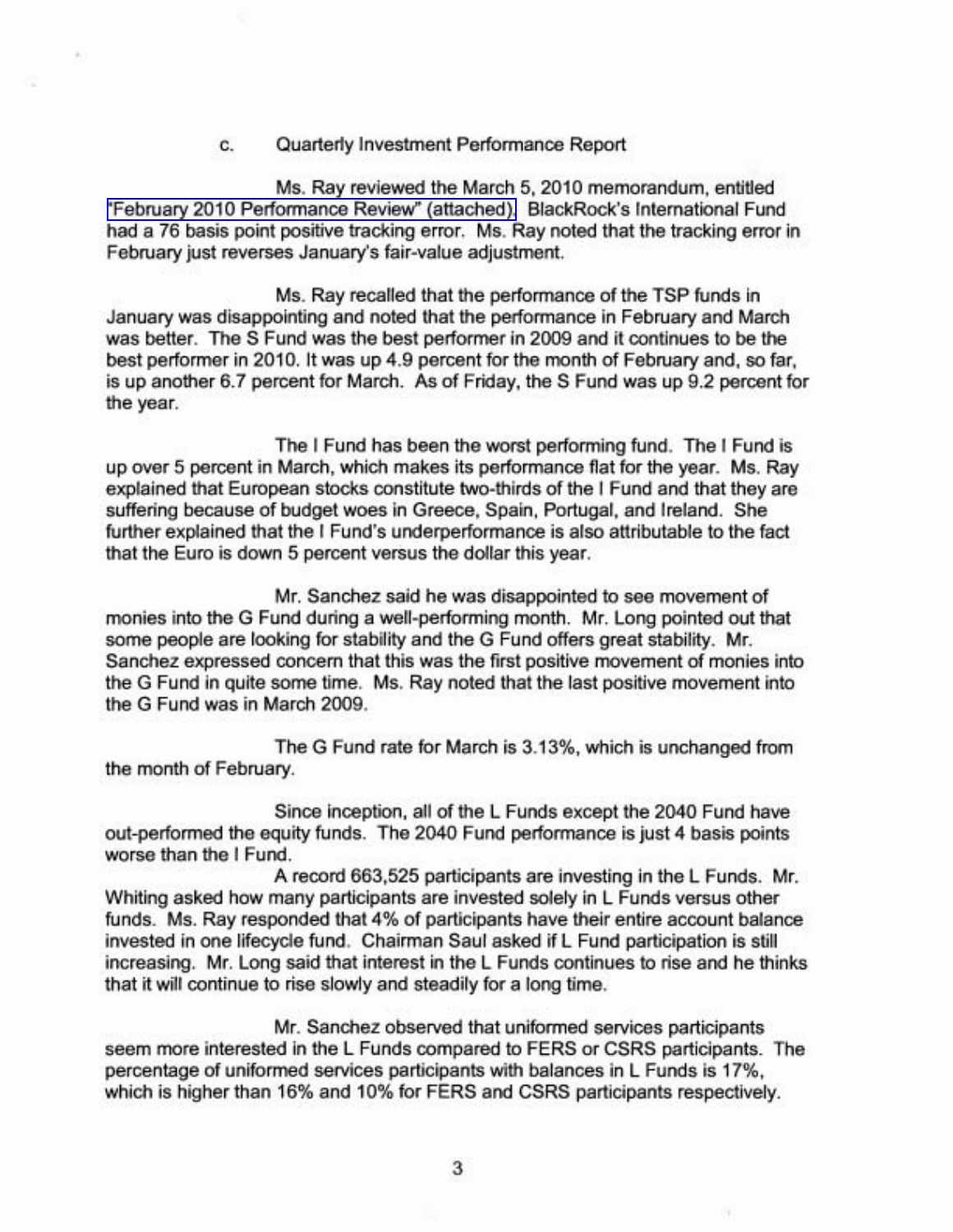Ms. Moran explained that, as compared to the uniformed services, a higher percentage of FERS and CSRS participants were already enrolled in the TSP before the Lifecycle Funds were introduced. Mr. Long concurred. FERS and CSRS participants appear less receptive to the Lifecycle Funds simply because the Lifecycle Funds were available as an option for a smaller percentage of them at the time they enrolled and made their first contribution allocation.

d. Legislative Report

Mr. Trabucco reported that Congressman Lynch, along with Congressman Jason Chaffetz, expect to introduce legislation this week authorizing TSP contributions from terminal annual leave lump sum payments. Congressman Chaffetz is the ranking Republican on the House Subcommittee on Federal Workforce, Postal Service, and the District of Columbia. Thus, the legislation will be bipartisan. Mr. Whiting asked if there would be any similar movement on the Senate side. Mr. Trabucco said the Senate is waiting to see what the House does.

## 3. Closing Discussion.

Chairman Saul asked if anyone had further questions. Mr. Sanchez asked Ms. Ray if she is satisfied with BlackRock's tracking error. Ms. Ray responded affirmatively and said that it is all within one or two basis points. She further explained that the tracking error has not been affected by the transition from BGI to BlackRock because BlackRock uses the same program and models.

Chairman Saul asked Ms. Moran and Mr. Long to review the automatic enrollment process with him. Automatic enrollment is scheduled to begin in August. All new civilian federal employees will be enrolled in the plan automatically. The employing agency's payroll office will deduct 3% from each new civilian federal employee's basic pay each period and submit it as a contribution to the TSP. As soon as the TSP receives these contributions, the TSP will invest them in the G Fund and send the newly enrolled participant a Welcome to the TSP Letter, a password, and a pin number to get them started. An automatically enrolled participant has the same account management options as any other participant.

Chairman Saul asked how automatically enrolled participants will know what their options are. Ms. Moran said that the Welcome to the TSP Letter is accompanied by a pamphlet that describes how to manage the account.

Mr. Long mentioned that, eventually, new participants will also receive a DVD. Chairman Saul asked if Mr. Long was referring to a DVD that has already been made. Ms. Moran explained the DVD to which Mr. Long referred is a new DVD that is more extensive than the original DVD, and she offered to provide a sample of the new DVD at May's Board meeting. Chairman Saul asked if the DVD will be sent only to new members. Ms. Moran replied that it will be available to anyone and that participants may access it from the website.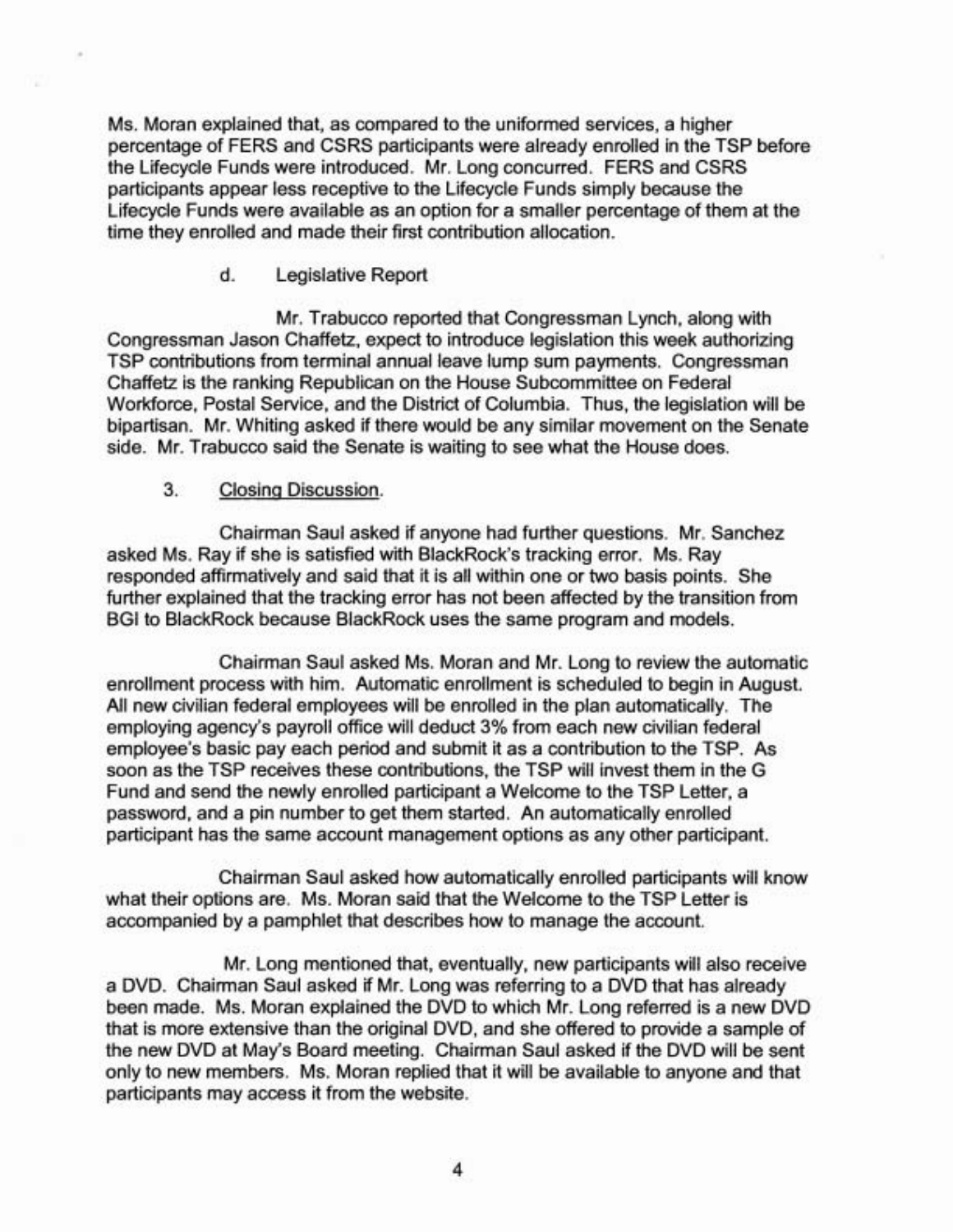Chairman Saul directed attention to excerpt in the sample communication materials that addressed 375,000 people who are enrolled in the plan but who are noncontributory participants. He asked whether these are the portion of participants who get the one percent agency automatic contribution but do not make any employee contributions. Ms. Moran confirmed that as correct. She explained that these are the participants to whom the TSP mailed the Green Light leaflet back in December and that mailing resulted in an increase in the number of contributing participants in January. She also said that the TSP is going to follow up to see who is still not contributing.

Mr. Whiting asked Ms. Moran how long people have to opt out of automatic enrollment and whether they can get back the contributions that are automatically deducted from their paychecks. Ms. Moran explained that automatically enrolled participants can elect to stop contributions at any time. She also explained that participants can receive a refund of their automatic contributions if they request one within 90 days of the first contribution.

Mr. Whiting asked whether matching contributions associated with refunded automatic employee contributions stay in the plan or go back to the employing agency. Mr. Long answered that matching contributions associated with refunded automatic employee contributions will forfeit to the plan.

One of the Board members inquired about the TSP participation rate among TSP employees. Mr. Long said he knows that such information is available but that he does not know the exact number off the top of his head. He assured the Board that the TSP participation rate among TSP employees was very high, although it was not 100%.

4. Closed Session.

On a vote taken by the Secretary, the members closed the meeting at 9:35 a.m. for executive session.

At 12:34 p.m., upon completion of the executive session, the members reconvened the open portion of the meeting.

Whereupon, there being no further business, the following motion was made, seconded, and adopted without objection and Chairman Saul adjourned the meeting at 12:34 p.m.

MOTION: That this meeting be adjourned.